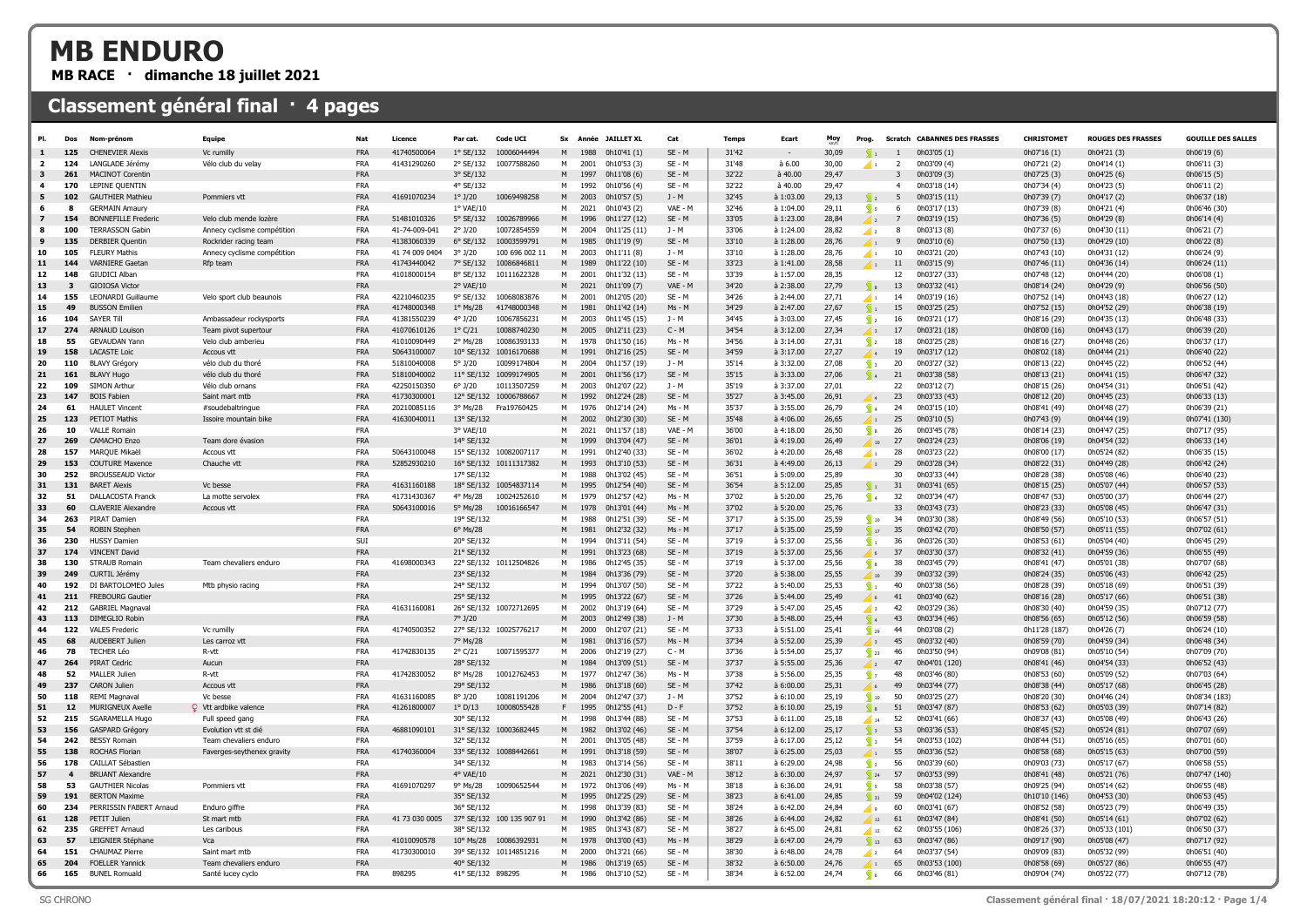| PI.        | Dos        | Nom-prénom                                             | <b>Equipe</b>                                     | Nat                      | Licence                    | Par cat.                        | Code UCI                   |        |              | Sx Année JAILLET XL                          | Cat                 | <b>Temps</b>   | Ecart                    | Moy            | Prog.                             |                    | <b>Scratch CABANNES DES FRASSES</b> | CHRISTOMET                     | <b>ROUGES DES FRASSES</b>      | <b>GOUILLE DES SALLES</b>      |
|------------|------------|--------------------------------------------------------|---------------------------------------------------|--------------------------|----------------------------|---------------------------------|----------------------------|--------|--------------|----------------------------------------------|---------------------|----------------|--------------------------|----------------|-----------------------------------|--------------------|-------------------------------------|--------------------------------|--------------------------------|--------------------------------|
| 67<br>68   | 18<br>50   | <b>CHAMAILLARD Sarah</b><br><b>BROUTY Pierre-henri</b> | $\Omega$ Vtt pays de gavot<br>Vtt ardbike valence | <b>FRA</b><br><b>FRA</b> | 41741810132<br>41261800217 | 2° D/13<br>$11^{\circ}$ Ms/28   | 10085626227<br>10048632649 | м      | 1999<br>1979 | 0h13'18 (62)<br>0h13'19 (63)                 | $D - F$<br>Ms - M   | 38'41<br>38'49 | à 6:59.00<br>à 7:07.00   | 24,66<br>24,58 | <b>S</b>                          | 67<br>68           | 0h03'40 (63)<br>0h03'50 (95)        | 0h08'57 (66)<br>0h09'15 (87)   | 0h05'33 (102)<br>0h05'08 (48)  | 0h07'13 (81)<br>0h07'17 (93)   |
| 69         |            | <b>ISABEY Anthony</b>                                  |                                                   | <b>FRA</b>               |                            | 5° VAE/10                       |                            | M      | 2021         | 0h12'17 (26)                                 | VAE - M             | 38'51          | à 7:09.00                | 24,56          | $\frac{1}{2}$ 34                  | 69                 | 0h04'06 (135)                       | 0h09'06 (76)                   | 0h05'15 (64)                   | 0h08'07 (162)                  |
| 70         | 13         | <b>MERCIER Laure</b>                                   | Q Vélo club rumillien                             | <b>FRA</b>               | 41740500025                | $3^{\circ}$ D/13                | 10026731160                | F.     | 2000         | 0h13'24 (70)                                 | $D - F$             | 38'52          | à 7:10.00                | 24,55          | $\mathbb{S}$ s                    | 70                 | 0h03'44 (76)                        | 0h09'09 (84)                   | 0h05'20 (75)                   | 0h07'15 (84)                   |
| 71         | 92         | <b>MONNET Antoine</b>                                  | Vc besse                                          | <b>FRA</b>               | 41631160250                | $3°$ C/21                       | 10097754156                | M      | 2006         | 0h13'18 (61)                                 | $C - M$             | 38'53          | à 7:11.00                | 24,53          | $\sqrt{8}$                        | 71                 | 0h03'33 (42)                        | 0h08'53 (59)                   | 0h05'31 (95)                   | 0h07'38 (123)                  |
| 72         | 206        | PAUL Yann                                              |                                                   | <b>FRA</b>               |                            | 42° SE/132                      |                            | M      | 1992         | 0h14'06 (100)                                | SE - M              | 38'55          | à 7:13.00                | 24,51          | $\blacksquare$ 19                 | 72                 | 0h03'39 (61)                        | 0h09'07 (79)                   | 0h05'12 (57)                   | 0h06'51 (41)                   |
| 73         | 133        | CALIMODIO Valentin                                     | Ecm / nord isère enduro crew                      | <b>FRA</b>               | 41690020105                |                                 | 43° SE/132 10066171158     | M      | 2001         | 0h13'41 (85)                                 | SE - M              | 38'55          | à 7:13.00                | 24,51          |                                   | 73                 | 0h03'33 (45)                        | 0h09'08 (82)                   | 0h05'29 (90)                   | 0h07'04 (65)                   |
| 74<br>75   | 29<br>238  | <b>ABATE Emmanuel</b><br>ROVELLI Julien                | Annecy cyclisme compétition                       | <b>FRA</b><br><b>FRA</b> | 41740090372                | $1^{\circ}$ Ms2/11<br>12° Ms/28 | 10016171092                | M<br>M | 1969<br>1981 | 0h13'36 (78)                                 | $Ms2 - M$<br>Ms - M | 38'55<br>39'10 | à 7:13.00<br>à 7:28.00   | 24,51<br>24,36 | 4                                 | 74                 | 0h03'40 (64)<br>0h03'48 (89)        | 0h09'00 (72)                   | 0h05'30 (93)                   | 0h07'09 (71)                   |
| 76         | 193        | <b>PELLE Antoine</b>                                   |                                                   | <b>FRA</b>               |                            | 44° SE/132                      |                            | M      | 2001         | 0h13'55 (93)<br>0h13'38 (81)                 | SE - M              | 39'10          | à 7:28.00                | 24,36          | $\sum_{i=1}^{n}$                  | 75<br>76           | 0h04'08 (143)                       | 0h09'16 (88)<br>0h08'26 (36)   | 0h05'22 (78)<br>0h05'47 (117)  | 0h06'49 (36)<br>0h07'11 (75)   |
| 77         | 150        | RAKOTOANOSY Ewan                                       | Vtt pays de gavot                                 | <b>FRA</b>               | 41741810034                | 45° SE/132                      | 10026005478                | M      | 2000         | 0h13'57 (94)                                 | $SE - M$            | 39'13          | à 7:31.00                | 24,33          |                                   | -77                | 0h03'46 (82)                        | 0h08'54 (64)                   | 0h05'19 (71)                   | 0h07'17 (91)                   |
| 78         | 181        | <b>FAURE Jules</b>                                     | Enduro jura                                       | <b>FRA</b>               |                            | 46° SE/132                      |                            | M      | 2002         | 0h14'00 (95)                                 | SE - M              | 39'15          | à 7:33.00                | 24,31          | $\bigcup$ 12                      | 78                 | 0h03'27 (31)                        | 0h09'37 (104)                  | 0h05'09 (51)                   | 0h07'02 (63)                   |
| 79         | 164        | <b>DUBUS Romain</b>                                    |                                                   | <b>BEL</b>               |                            | 47° SE/132                      |                            | M      | 2002         | 0h14'31 (113)                                | $SE - M$            | 39'15          | à 7:33.00                | 24,31          | 31                                | 79                 | 0h03'26 (29)                        | 0h08'49 (55)                   | 0h05'31 (96)                   | 0h06'58 (56)                   |
| 80         | 189        | <b>KING Howard</b>                                     |                                                   | <b>GBR</b>               |                            | 48° SE/132                      |                            | м      | 1989         | 0h13'23 (69)                                 | SE - M              | 39'15          | à 7:33.00                | 24,31          | $\sqrt{2}$                        | 80                 | 0h03'42 (68)                        | 0h09'29 (99)                   | 0h05'47 (118)                  | 0h06'54 (46)                   |
| 81<br>82   | 247<br>94  | PREVEL Julien<br><b>MIDAVAINE Alexis</b>               | #soudebaltringue                                  | SUI<br><b>BEL</b>        | 000001136577               | 49° SE/132                      | 10104551836                | M<br>м | 1989         | 0h13'30 (72)                                 | SE - M<br>$C - M$   | 39'15<br>39'20 | à 7:33.00<br>à 7:38.00   | 24,31<br>24,25 | $\sqrt{2}$                        | 81                 | 0h04'00 (119)                       | 0h08'41 (45)                   | 0h05'32 (98)                   | 0h07'32 (116)                  |
| 83         | 239        | <b>STRUCL Kevin</b>                                    | Mtbikers bch                                      | <b>FRA</b>               |                            | $4^{\circ}$ C/21<br>50° SE/132  |                            | M      | 2005<br>1987 | 0h12'44 (34)<br>0h13'39 (84)                 | $SE - M$            | 39'25          | à 7:43.00                | 24,20          | $\sqrt{22}$<br>$\sqrt{1}$         | 82<br>83           | 0h03'42 (69)<br>0h03'43 (71)        | 0h09'28 (98)<br>0h09'19 (91)   | 0h05'58 (135)<br>0h05'47 (116) | 0h07'28 (109)<br>0h06'57 (52)  |
| 84         | 134        | SARRET Yann                                            | Vélo club pierrelatte                             | FRA                      | 41260080181                |                                 | 51° SE/132 10068340625     | м      | 2000         | 0h13'17 (58)                                 | SE - M              | 39'26          | à 7:44.00                | 24,19          | <b>S</b>                          | 84                 | 0h03'54 (105)                       | 0h09'16 (89)                   | 0h05'24 (80)                   | 0h07'35 (120)                  |
| 85         | 256        | ZAMPARUTTI Mickaël                                     | Team culture vélo charancieu                      | <b>FRA</b>               |                            | 52° SE/132                      |                            | M      | 1998         | 0h14'00 (96)                                 | $SE - M$            | 39'35          | à 7:53.00                | 24,10          | ∕ ऽ                               | 85                 | 0h03'51 (97)                        | 0h09'13 (86)                   | 0h05'26 (84)                   | 0h07'05 (66)                   |
| 86         | 79         | <b>LEPINAY Nathan</b>                                  | R-vtt                                             | <b>FRA</b>               | 41742830268                | 5° C/21                         | 10086121331                | M      | 2006         | 0h13'34 (77)                                 | C - M               | 39'42          | à 8:00.00                | 24,03          | $\overline{\phantom{a}}$ 6        | 86                 | 0h03'49 (92)                        | 0h09'38 (105)                  | 0h05'14 (59)                   | 0h07'27 (106)                  |
| 87         | 81         | <b>DUBOIS Clément</b>                                  | Annecy cyclisme competition                       | <b>FRA</b>               | 41740090439                | $6^{\circ}$ C/21                | 10086058077                | M      | 2006         | 0h13'46 (90)                                 | $C - M$             | 39'46          | à 8:04.00                | 23,99          | $\sqrt{4}$                        | 87                 | 0h03'43 (72)                        | 0h09'56 (133)                  | 0h05'08 (50)                   | 0h07'13 (79)                   |
| 88         | 28         | <b>BROTTES Stephane</b>                                | Velo club valrhona                                | <b>FRA</b><br><b>FRA</b> | 41260090043                | 2° Ms2/11<br>53° SE/132         | 10027831102                | м<br>M | 1970         | 0h13'31 (73)                                 | Ms2 - M<br>SE - M   | 39'49          | à 8:07.00                | 23,96          | و <mark>ک</mark>                  | 88                 | 0h03'47 (85)                        | 0h09'28 (97)                   | 0h05'28 (87)                   | 0h07'35 (121)                  |
| 89<br>90   | 231<br>271 | <b>COLLET Rudy</b><br><b>GENDRY Emmanuel</b>           | Vaiges bikepark                                   | <b>FRA</b>               |                            | 54° SE/132                      |                            | м      | 1995<br>2000 | 0h14'03 (98)<br>0h13'48 (92)                 | SE - M              | 39'51<br>39'58 | $a$ 8:09.00<br>à 8:16.00 | 23,94<br>23,87 | $\sqrt{4}$                        | 89<br>90           | 0h03'58 (113)<br>0h04'07 (140)      | 0h09'00 (71)<br>0h09'25 (93)   | 0h05'19 (72)<br>0h05'27 (85)   | 0h07'31 (115)<br>0h07'11 (76)  |
| 91         | 267        | LONDICHE Mathieu                                       | Team dore évasion                                 | <b>FRA</b>               |                            | 55° SE/132                      |                            | M      | 2001         | 0h13'33 (76)                                 | $SE - M$            | 40'03          | $a$ 8:21.00              | 23,82          | $\sum$ 11                         | 91                 | 0h03'44 (75)                        | 0h09'49 (118)                  | 0h05'14 (60)                   | 0h07'43 (137)                  |
| 92         | 86         | <b>GRISOLET Robin</b>                                  | Annecy cyclisme compétition                       | FRA                      | 41740090292                | 7° C/21                         | 10069311231                | M      | 2006         | 0h13'39 (82)                                 | $C - M$             | 40'04          | à 8:22.00                | 23,81          | e <mark>k</mark>                  | 92                 | 0h03'48 (90)                        | 0h09'07 (80)                   | 0h06'14 (152)                  | 0h07'16 (88)                   |
| 93         | 152        | <b>GUERNIER Jean</b>                                   | Velo trial du mont blanc                          | <b>FRA</b>               | 41740100008                |                                 | 56° SE/132 10026018818     | M      | 2000         | 0h14'24 (107)                                | $SE - M$            | 40'09          | à 8:27.00                | 23,76          | $\blacksquare$ 11                 | 93                 | 0h03'51 (98)                        | 0h08'53 (63)                   | 0h05'51 (127)                  | 0h07'10 (73)                   |
| 94         | 216        | LYAL Alexander                                         |                                                   | <b>GBR</b>               |                            | 57° SE/132                      |                            | M      | 1985         | 0h13'33 (75)                                 | SE - M              | 40'17          | à 8:35.00                | 23,68          | $\frac{1}{2}$ 16                  | 94                 | 0h03'56 (107)                       | 0h09'44 (114)                  | 0h05'42 (109)                  | 0h07'22 (99)                   |
| 95<br>96   | 108<br>197 | CASATEJADA Evan<br>GIORDANO Jérôme                     | Annecy-cc                                         | <b>FRA</b><br><b>FRA</b> | 41 74 009 0540             | $9°$ J/20<br>58° SE/132         | 100 774 568 07             | M<br>M | 2003<br>1983 | 0h14'31 (111)                                | J - M<br>SE - M     | 40'21<br>40'21 | à 8:39.00<br>à 8:39.00   | 23,64<br>23,64 | وا′                               | 95                 | 0h03'25 (26)                        | 0h09'56 (131)                  | 0h05'19 (70)                   | 0h07'10 (74)                   |
| 97         | 145        | <b>DROUET Thibault</b>                                 |                                                   | <b>FRA</b>               | 41741930155                |                                 | 59° SE/132 10118240354     | M      | 1987         | 0h14'27 (108)<br>0h14'02 (97)                | $SE - M$            | 40'23          | à 8:41.00                | 23,62          | ⊿ s<br>$\sqrt{2}$                 | 96<br>97           | 0h03'59 (117)<br>0h03'53 (101)      | 0h09'05 (75)<br>0h09'52 (124)  | 0h05'28 (88)<br>0h05'20 (73)   | 0h07'22 (97)<br>0h07'16 (89)   |
| 98         | 272        | <b>DESBONNET Pierrick</b>                              |                                                   | <b>FRA</b>               |                            | 60° SE/132                      |                            | M      | 1992         | 0h14'19 (105)                                | SE - M              | 40'32          | à 8:50.00                | 23,54          | ⊿। २                              | 98                 | 0h03'57 (110)                       | 0h09'32 (100)                  | 0h05'35 (103)                  | 0h07'09 (72)                   |
| 99         | 126        | <b>CROZ Tristan</b>                                    | Arcs mountain bike club                           | <b>FRA</b>               | 41730050017                |                                 | 61° SE/132 10016246066     | M      | 1998         | 0h16'22 (161)                                | SE - M              | 40'33          | à 8:51.00                | 23,53          | 59                                | 99                 | 0h03'24 (24)                        | 0h09'06 (77)                   | 0h05'05 (41)                   | 0h06'36 (16)                   |
| 100        | 221        | JUMARIE Fabien                                         |                                                   | <b>FRA</b>               |                            | 62° SE/132                      |                            | M      | 1990         | 0h15'28 (138)                                | SE - M              | 40'36          | à 8:54.00                | 23,50          | 39                                | 100                | 0h03'35 (50)                        | 0h08'58 (67)                   | 0h05'30 (94)                   | 0h07'05 (67)                   |
| 101        | 121        | <b>ARTHUR Mallet</b>                                   | Vc besse                                          | <b>FRA</b>               | 41631160257                | $10^{\circ}$ J/20               | 10106638043                | M      | 2004         | 0h14'44 (118)                                | J - M               | 40'39          | à 8:57.00                | 23,47          | 12                                | 101                | 0h03'35 (49)                        | 0h09'53 (125)                  | 0h05'29 (89)                   | 0h06'58 (57)                   |
| 102<br>103 | 89<br>255  | <b>REIGNIER Bastier</b><br>PISSARD-GIBOLLET Daniel     | Cran gevrier vtt                                  | <b>FRA</b><br><b>FRA</b> | 41742840187                | $8^{\circ}$ C/21<br>63° SE/132  | 10082929425                | м<br>M | 2005<br>2001 | 0h13'32 (74)                                 | $C - M$<br>$SE - M$ | 40'43<br>40'49 | à 9:01.00<br>à 9:07.00   | 23,43<br>23,37 | $\frac{1}{2}$ 16                  | 102                | 0h04'12 (153)                       | 0h09'45 (115)                  | 0h05'45 (114)<br>0h05'42 (108) | 0h07'29 (110)<br>0h06'57 (54)  |
| 104        | 129        | <b>VERNAZ Thomas</b>                                   | Arcs mountain bike club                           | <b>FRA</b>               | 41730050064                |                                 | 64° SE/132 10027365195     | м      | 1996         | 0h14'07 (101)<br>0h14'11 (104)               | SE - M              | 40'49          | à 9:07.00                | 23,37          | $\sqrt{5}$<br>$\sqrt{2}$          | 103<br>104         | 0h03'39 (59)<br>0h04'04 (129)       | 0h10'24 (156)<br>0h09'27 (96)  | 0h05'53 (129)                  | 0h07'14 (83)                   |
| 105        | 71         | <b>MOREAU Charles</b>                                  |                                                   | <b>FRA</b>               |                            | 13° Ms/28                       |                            | M      | 1981         | 0h13'46 (91)                                 | Ms - M              | 41'00          | à 9:18.00                | 23,27          | $\sqrt{14}$                       | 105                | 0h04'10 (145)                       | 0h09'48 (117)                  | 0h05'45 (113)                  | 0h07'31 (114)                  |
| 106        | 179        | <b>SGAGGERO Antoine</b>                                |                                                   | <b>FRA</b>               |                            | 65° SE/132                      |                            | M      | 1984         | 0h14'52 (122)                                | SE - M              | 41'09          | à 9:27.00                | 23,18          | $\frac{1}{10}$                    | 106                | 0h04'04 (130)                       | 0h09'33 (101)                  | 0h05'25 (83)                   | 0h07'15 (86)                   |
| 107        | 188        | DAVIES Barnaby                                         |                                                   | <b>GBR</b>               |                            | 66° SE/132                      |                            | M      | 1988         | 0h14'51 (121)                                | $SE - M$            | 41'09          | à 9:27.00                | 23,18          |                                   | 107                | 0h04'03 (125)                       | 0h09'13 (85)                   | 0h05'40 (106)                  | 0h07'22 (98)                   |
| 108        | 44         | <b>GAUTHIER Florian</b>                                |                                                   | <b>FRA</b>               |                            | 3° Ms2/11                       |                            | м      | 1965         | 0h13'37 (80)                                 | Ms2 - M             | 41'24          | à 9:42.00                | 23,04          | $\sum 22$                         | 108                | 0h04'12 (150)                       | 0h10'18 (153)                  | 0h05'31 (97)                   | 0h07'46 (139)                  |
| 109<br>110 | 120<br>117 | CARBONI Théo<br><b>GENDRY Loïs</b>                     | Vaiges bikepark                                   | <b>FRA</b><br><b>FRA</b> |                            | 67° SE/132<br>$11^{\circ}$ J/20 |                            | M<br>M | 2002<br>2003 | 0h14'34 (114)<br>0h14'10 (103)               | SE - M<br>J - M     | 41'28<br>41'30 | à 9:46.00<br>à 9:48.00   | 23,01<br>22,99 | $\sqrt{2}$<br>$\mathbb{S}$ 11     | 109<br>110         | 0h03'59 (116)<br>0h03'57 (109)      | 0h09'46 (116)<br>0h10'38 (165) | 0h05'44 (111)<br>0h05'30 (92)  | 0h07'25 (104)<br>0h07'15 (85)  |
| 111        |            | <b>KACZMAR Elie</b>                                    | Yaute bike school                                 | <b>FRA</b>               |                            | 68° SE/132                      |                            |        | 1992         | 0h15'10 (134)                                | $SE - M$            | 41'31          | à 9:49.00                | 22,98          | $\sqrt{11}$                       | 111                | 0h04'06 (137)                       | 0h09'19 (92)                   | 0h05'39 (105)                  | 0h07'17 (94)                   |
| 112        | 146        | MARTELLO Rodolphe                                      | Vélo club des gets                                | <b>FRA</b>               | 41740960152                | 69° SE/132                      | 10025894940                | м      | 2000         | 0h14'06 (99)                                 | $SE - M$            | 41'41          | à 9:59.00                | 22,89          | $\sum$ 14                         | 112                | 0h03'29 (35)                        | 0h08'24 (34)                   | 0h05'05 (42)                   | 0h10'37 (211)                  |
| 113        | 115        | <b>BFY Axel</b>                                        | Aucun                                             | <b>FRA</b>               |                            | $12^{\circ}$ J/20               |                            | M      | 2003         | 0h13'46 (89)                                 | $J - M$             | 41'44          | à 10:02.00               | 22,86          | $\sqrt{23}$                       | 113                | 0h04'01 (121)                       | 0h11'12 (180)                  | 0h05'20 (74)                   | 0h07'25 (103)                  |
| 114        | 207        | LEGRIN Dylan                                           |                                                   | <b>FRA</b>               |                            | 70° SE/132                      |                            | M      | 1996         | 0h16'23 (162)                                | SE - M              | 41'49          | à 10:07.00               | 22,81          | 40                                | 114                | 0h03'35 (51)                        | 0h08'47 (54)                   | 0h05'48 (121)                  | 0h07'16 (90)                   |
| 115        | 90         | <b>GURNEL Mahé</b><br><b>BRAISAZ GARACCI Tao</b>       | Vtt pays de gavot                                 | <b>FRA</b><br><b>FRA</b> | 41741810023                | $9^{\circ}$ C/21                | 10065795989                | M      | 2006         | 0h15'09 (131)                                | $C - M$             | 41'49          | à 10:07.00               | 22,81          | $\mathbf{R}$                      | 115                | 0h04'07 (141)                       | 0h09'37 (103)                  | 0h05'33 (100)                  | 0h07'23 (101)                  |
| 116<br>117 | 97<br>42   | <b>CROGIEZ Jose</b>                                    |                                                   | <b>FRA</b>               |                            | $10^{\circ}$ C/21<br>4° Ms2/11  |                            | M<br>M | 2006<br>1970 | 0h14'07 (102)<br>0h14'27 (109)               | $C - M$<br>Ms2 - M  | 41'49<br>41'51 | à 10:07.00<br>à 10:09.00 | 22,81<br>22,80 | $\sqrt{3}$ 13<br>$\sqrt{2}$       | 116<br>117         | 0h04'07 (138)<br>0h03'51 (96)       | 0h10'07 (141)<br>0h09'42 (109) | 0h05'46 (115)<br>0h06'09 (145) | 0h07'42 (131)<br>0h07'42 (133) |
| 118        | 245        | <b>LEROY Antoine</b>                                   | Team chevaliers endurc                            | FRA                      |                            | 71° SE/132                      |                            | M      | 2000         | 0h14'44 (117)                                | SE - M              | 41'52          | à 10:10.00               | 22,79          | $\blacksquare$                    | 118                | 0h04'00 (118)                       | 0h09'42 (108)                  | 0h05'55 (131)                  | 0h07'31 (112)                  |
| 119        | 132        | <b>FAVARD Lorris</b>                                   | Vélo vert savignolais                             | <b>FRA</b>               | 41 42 043 0123             |                                 | 72° SE/132 100 251 099 47  | M      | 1994         | 0h15'18 (137)                                | $SE - M$            | 41'55          | à 10:13.00               | 22,76          | $\frac{14}{14}$                   | 119                | 0h03'47 (83)                        | 0h09'42 (111)                  | 0h05'44 (110)                  | 0h07'24 (102)                  |
| 120        | 76         | <b>CHRISTOPHE Mallet</b>                               | Vc besse                                          | <b>FRA</b>               | 41631160273                | 14° Ms/28                       | 10116239528                | м      | 1974         | 0h14'54 (124)                                | Ms - M              | 41'55          | à 10:13.00               | 22,76          | $\sqrt{2}$                        | 120                | 0h03'57 (112)                       | 0h09'34 (102)                  | 0h05'49 (123)                  | 0h07'41 (126)                  |
| 121        | 142        | <b>CACHAT Rémy</b>                                     | Chableride team                                   | <b>FRA</b>               | 41748000338                |                                 | 73° SE/132 10109843184     | M      | 1999         | 0h15'15 (135)                                | $SE - M$            | 41'58          | à 10:16.00               | 22,73          | 12                                | 121                | 0h04'05 (133)                       | 0h10'13 (150)                  | 0h05'12 (58)                   | 0h07'13 (80)                   |
| 122<br>123 | 73<br>166  | <b>CASTILLON Bernard</b><br>DOS SANTOS Flavien         |                                                   | <b>FRA</b><br><b>FRA</b> |                            | 6° VAE/10<br>74° SE/132         |                            | м<br>M | 2021<br>1996 | 0h13'26 (71)<br>0h14'54 (123)                | VAE - M<br>$SE - M$ | 42'01<br>42'14 | à 10:19.00<br>à 10:32.00 | 22,71<br>22,59 | $\frac{1}{25}$ 25                 | 122<br>123         | 0h04'22 (167)<br>0h03'49 (91)       | 0h09'57 (134)<br>0h10'10 (147) | 0h06'05 (142)<br>0h05'52 (128) | 0h08'11 (164)<br>0h07'29 (111) |
| 124        | 213        | CAPILLON Theo                                          |                                                   | <b>FRA</b>               |                            | 75° SE/132                      |                            | м      | 1999         | 0h14'55 (125)                                | SE - M              | 42'19          | à 10:37.00               | 22,54          | ч.                                | 124                | 0h04'11 (149)                       | 0h09'54 (126)                  | 0h05'51 (126)                  | 0h07'28 (108)                  |
| 125        | 253        | <b>SURGET Merlin</b>                                   |                                                   | <b>FRA</b>               |                            | 76° SE/132                      |                            | M      | 1999         | 0h14'43 (116)                                | $SE - M$            | 42'19          | à 10:37.00               | 22,54          |                                   | 125                | 0h04'12 (151)                       | 0h09'50 (119)                  | 0h05'51 (125)                  | 0h07'43 (136)                  |
| 126        | 224        | RODA CAMPOS Jesús                                      | Spaindh                                           | <b>ESP</b>               |                            | 77° SE/132                      |                            | м      | 1989         | 0h14'30 (110)                                | $SE - M$            | 42'20          | à 10:38.00               | 22,54          | $\sqrt{2}$                        | 126                | 0h04'18 (161)                       | 0h09'42 (110)                  | 0h05'59 (137)                  | 0h07'51 (145)                  |
| 127        | 275        | <b>TODESCHINI Sylvair</b>                              |                                                   | <b>FRA</b>               | 41740090382                | $15^{\circ}$ Ms/28              | 10058638706                | M      | 1979         | 0h15'04 (130)                                | Ms                  | 42'23          | $\lambda$ 10:41.00       | 22.51          |                                   | 127                | 0h04'07 (142)                       | 0h09'51 (121)                  | 0h05'40 (107)                  | 0h07'41 (129)                  |
| 128        | 9          | MONDOLONI Florent                                      | Chevaliers enduro des monts du lyonnais           | <b>FRA</b>               |                            | 7° VAE/10                       |                            | M      |              | 2021 0h13'12 (55)                            | VAE - M             | 42'27          | à 10:45.00               | 22,47          |                                   | $\frac{1}{31}$ 128 | 0h04'40 (190)                       | 0h10'35 (164)                  | 0h05'48 (122)                  | 0h08'12 (167)                  |
| 129<br>130 | 74<br>195  | <b>BONNETON Benoit</b><br>JEAN-BAPTISTE Malluret       | #soudebaltringue                                  | <b>FRA</b><br>FRA        |                            | 16° Ms/28<br>78° SE/132         |                            | M<br>м |              | 1976 0h14'37 (115)<br>1995 0h15'31 (142)     | Ms - M<br>SE - M    | 42'30<br>42'38 | à 10:48.00<br>à 10:56.00 | 22,45<br>22,38 | $\sqrt{5}$                        | 129<br>130         | 0h04'04 (132)<br>0h04'06 (136)      | 0h10'08 (143)<br>0h09'41 (106) | 0h05'59 (136)<br>0h05'47 (120) | 0h07'42 (134)<br>0h07'33 (117) |
| 131        | 107        | <b>LARDET Emeric</b>                                   | Annecy cyclisme compétition                       | FRA                      | 41740090424                |                                 | 13° J/20 10083215270       |        |              | M 2003 0h15'15 (136)                         | J - M               | 42'39          | à 10:57.00               | 22,37          | $\frac{14}{14}$<br>$\frac{8}{3}$  |                    | 131 0h03'44 (74)                    | 0h10'27 (157)                  | 0h05'50 (124)                  | 0h07'23 (100)                  |
| 132        | 141        | <b>FAYASSON Pierre</b>                                 | Vélo vert savignolais                             | <b>FRA</b>               | 41420430691                |                                 | 79° SE/132 10094987131     |        |              | M 1996 0h14'55 (126)                         | SE - M              | 42'44          | à 11:02.00               | 22,32          | $\sqrt{1}$                        | 132                | 0h04'29 (177)                       | 0h10'01 (136)                  | 0h05'45 (112)                  | 0h07'34 (118)                  |
| 133        | 64         | MARTINAND Denis                                        | Mtb martigues                                     | <b>FRA</b>               | 53130690013                |                                 | 17° Ms/28 10027290629      |        |              | M 1973 0h14'51 (120)                         | Ms - M              | 42'44          | à 11:02.00               | 22,32          | $\sum$ 2                          | 133                | 0h04'20 (163)                       | 0h09'52 (123)                  | 0h05'47 (119)                  | 0h07'54 (151)                  |
| 134        | 251        | <b>GAU Ghislain</b>                                    |                                                   | <b>FRA</b>               |                            | 80° SE/132                      |                            | M      |              | 1991 0h15'43 (147)                           | SE - M              | 42'46          | à 11:04.00               | 22,31          | $\frac{1}{20}$                    | 134                | 0h04'33 (182)                       | 0h09'06 (78)                   | 0h05'56 (132)                  | 0h07'28 (107)                  |
| 135        | 233        | <b>BALLET-BAZ Lucas</b>                                |                                                   | <b>FRA</b>               |                            | 81° SE/132                      |                            |        |              | M 1995 0h14'58 (127)                         | $SE - M$            | 43'03          | à 11:21.00               | 22,16          | $\sqrt{3}$                        | 135                | 0h04'30 (179)                       | 0h09'56 (130)                  | 0h05'58 (134)                  | 0h07'41 (127)                  |
| 136<br>137 | 176<br>198 | SPIESSER Florian<br><b>LEONG Eric</b>                  |                                                   | FRA<br><b>FRA</b>        |                            | 82° SE/132<br>83° SE/132        |                            |        |              | M 1999 0h15'00 (128)<br>M 1984 0h16'06 (155) | SE - M<br>SE - M    | 43'07<br>43'11 | à 11:25.00<br>à 11:29.00 | 22,13<br>22,09 | $\sum_{i=1}^{n}$                  | 136<br>137         | 0h04'25 (172)<br>0h03'57 (111)      | 0h09'50 (120)<br>0h09'41 (107) | 0h06'13 (149)<br>0h06'01 (138) | 0h07'39 (124)<br>0h07'26 (105) |
| 138        | 119        | DE BONO Robin                                          | Annecy cyclisme compétition                       | FRA                      | 41740090440                |                                 | 84° SE/132 10057588577     |        |              | M 2002 0h16'14 (159)                         | SE - M              | 43'13          | à 11:31.00               | 22,07          | $\frac{2}{22}$<br>$\frac{26}{26}$ | 138                | 0h03'50 (93)                        | 0h09'43 (113)                  | 0h05'29 (91)                   | 0h07'57 (155)                  |
| 139        | 15         | <b>CHAMPAVIER Laurence</b>                             | $Q$ Ecov                                          | FRA                      | 41690180033                | $4^{\circ}$ D/13                | 10006670348                |        |              | F 1977 0h14'31 (112)                         | $D - F$             | 43'17          | à 11:35.00               | 22,04          | $\left  \cdot \right $ 9          | 139                | 0h04'30 (178)                       | 0h09'56 (132)                  | 0h06'04 (140)                  | 0h08'16 (170)                  |
| 140        |            | 268 LONDICHE Benoit                                    | Team dore évasion                                 | FRA                      |                            | 85° SE/132                      |                            |        |              | M 2001 0h15'30 (140)                         | SE - M              | 43'20          | à 11:38.00               | 22,02          |                                   |                    | 8 140 0h04'49 (198)                 | 0h09'26 (95)                   | 0h05'57 (133)                  | 0h07'38 (122)                  |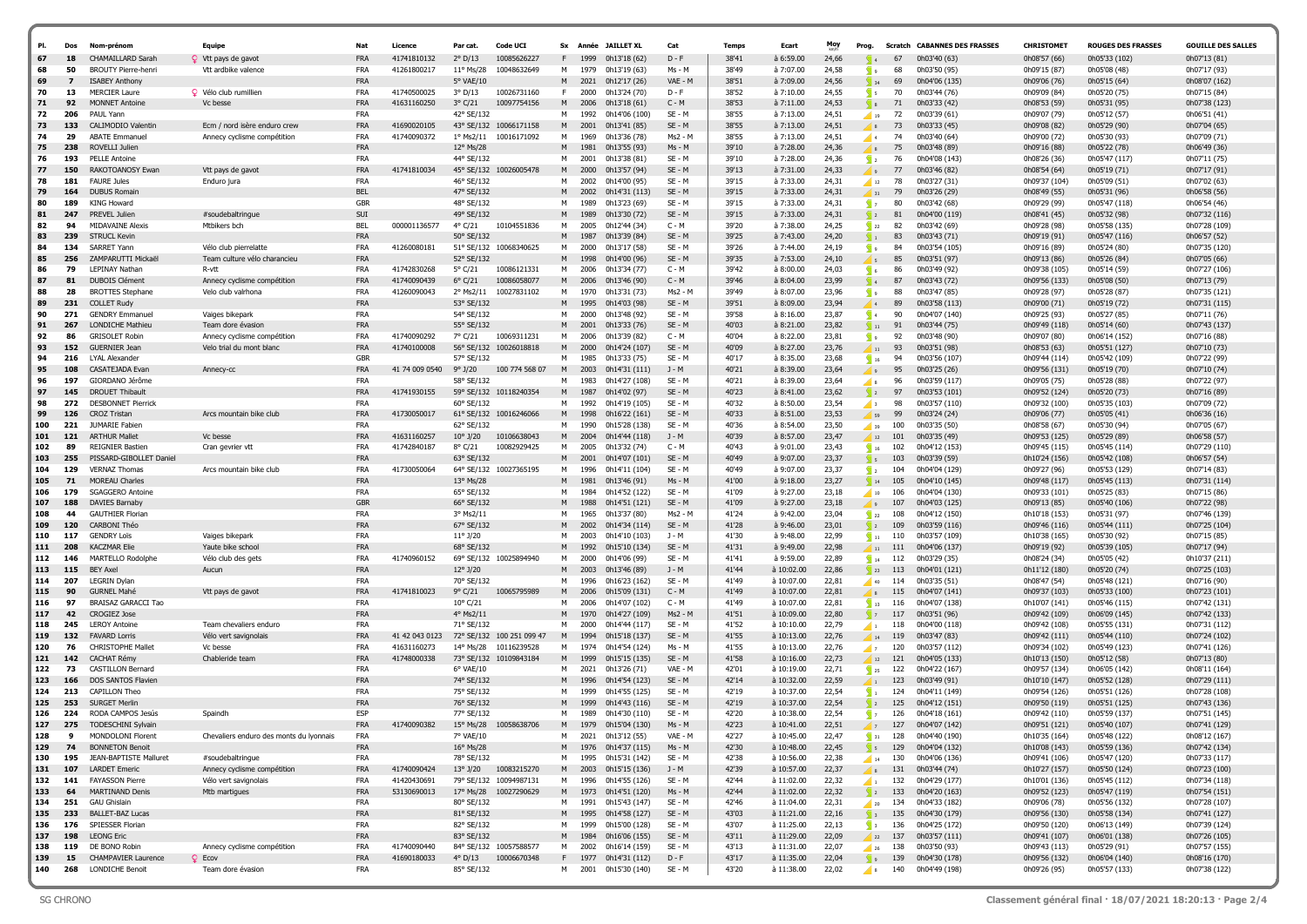| PI.        | Dos        | Nom-prénom                                       | Eauipe                                                | Nat                      | Licence                       | Par cat.                              | Code UCI                                 |         |              | Sx Année JAILLET XL                        | Cat                 | <b>Temps</b>       | Ecart                    | Moy            | Prog.                                  |            | <b>Scratch CABANNES DES FRASSES</b> | CHRISTOMET                     | <b>ROUGES DES FRASSES</b>      | <b>GOUILLE DES SALLES</b>      |
|------------|------------|--------------------------------------------------|-------------------------------------------------------|--------------------------|-------------------------------|---------------------------------------|------------------------------------------|---------|--------------|--------------------------------------------|---------------------|--------------------|--------------------------|----------------|----------------------------------------|------------|-------------------------------------|--------------------------------|--------------------------------|--------------------------------|
| 141<br>142 | 80<br>259  | <b>BOLORE Youenn</b><br>PONTAUD Thomas           | R-vtt                                                 | <b>FRA</b><br><b>FRA</b> | 41742830324                   | $11^{\circ}$ C/21<br>86° SE/132       | 10113557072                              | м       | 2005<br>2001 | 0h14'48 (119)<br>0h15'30 (141)             | $C - M$<br>SE - M   | 43'23<br>43'38     | à 11:41.00<br>à 11:56.00 | 21,99<br>21,86 |                                        | 142        | 0h03'57 (108)<br>0h04'04 (128)      | 0h10'03 (137)<br>0h09'43 (112) | 0h06'21 (162)<br>0h06'41 (177) | 0h08'14 (168)<br>0h07'40 (125) |
| 143        | 88         | LOCATELLI Léonard                                | Velo club amberieu                                    | <b>FRA</b>               | 41010090454                   |                                       | 12° C/21 10086848629                     | M       | 2005         | 0h16'10 (157)                              | $C - M$             | 43'47              | à 12:05.00               | 21,79          | $\sqrt{2}$<br>15                       | 143        | 0h03'34 (48)                        | 0h10'27 (158)                  | 0h05'54 (130)                  | 0h07'42 (132)                  |
| 144        | 210        | ROUX Thibaut                                     |                                                       | <b>FRA</b>               |                               | 87° SE/132                            |                                          | М       | 1996         | 0h15'28 (139)                              | SE - M              | 44'00              | à 12:18.00               | 21,68          | $\sqrt{1}$                             | 144        | 0h04'16 (157)                       | 0h10'11 (148)                  | 0h06'22 (163)                  | 0h07'43 (135)                  |
| 145        | 160        | <b>TRANCHAND Arnaud</b>                          | Passe partout macon                                   | <b>FRA</b>               | 42711100002                   | 88° SE/132                            | 10026630322                              | M       | 1994         | 0h15'40 (146)                              | $SE - M$            | 44'02              | à 12:20.00               | 21,67          | $\sqrt{3}$                             | 145        | 0h04'03 (126)                       | 0h10'04 (139)                  | 0h06'34 (172)                  | 0h07'41 (128)                  |
| 146        | 137        | <b>BOUVARD Benoit</b>                            | Vc amberieu                                           | <b>FRA</b>               | 41010090451                   |                                       | 89° SE/132 10086393537                   | M       | 1982         | 0h16'17 (160)                              | SE - M              | 44'16              | à 12:34.00               | 21,55          | ◢                                      | 146        | 0h04'05 (134)                       | 0h09'55 (129)                  | 0h06'08 (143)                  | 0h07'51 (144)                  |
| 147        | 236        | <b>BROUSSE Charly</b>                            |                                                       | <b>FRA</b>               |                               | 90° SE/132                            |                                          | M       | 1989         | 0h16'08 (156)                              | SE - M              | 44'16              | à 12:34.00               | 21,55          |                                        | 147        | 0h04'04 (131)                       | 0h09'54 (127)                  | 0h06'14 (153)                  | 0h07'56 (153)                  |
| 148<br>149 | 91<br>127  | <b>LEGAY Thomas</b><br><b>BERNARD Victor</b>     | Gbrc                                                  | <b>FRA</b><br><b>FRA</b> | 46510100168<br>41268000110    | 13° C/21                              | 10113034282<br>91° SE/132 10114845556    | м<br>M  | 2006<br>2000 | 0h15'38 (144)                              | C - M<br>$SE - M$   | 44'38<br>44'42     | à 12:56.00<br>à 13:00.00 | 21,37<br>21,34 | $\sum$ 7                               | 148<br>149 | 0h04'01 (122)<br>0h03'47 (88)       | 0h10'31 (162)                  | 0h06'09 (146)                  | 0h08'19 (174)                  |
| 150        | 69         | <b>GABUS Sébastier</b>                           |                                                       | CHE                      |                               | 18° Ms/28                             |                                          | м       | 1981         | 0h14'20 (106)<br>0h15'36 (143)             | Ms - M              | 44'57              | à 13:15.00               | 21,22          | $\frac{1}{27}$<br>$\frac{1}{2}$ 12     | 150        | 0h04'33 (181)                       | 0h12'07 (199)<br>0h10'10 (145) | 0h06'57 (183)<br>0h06'11 (148) | 0h07'31 (113)<br>0h08'27 (180) |
| 151        | 175        | <b>WITT Alexandre</b>                            |                                                       | <b>FRA</b>               |                               | 92° SE/132                            |                                          |         | 1999         | 0h15'57 (152)                              | SE - M              | 44'58              | à 13:16.00               | 21,22          | 5 <sup>5</sup>                         | 151        | 0h04'13 (154)                       | 0h10'09 (144)                  | 0h06'45 (179)                  | 0h07'54 (150)                  |
| 152        | 225        | <b>GARNIER Nicolas</b>                           |                                                       | <b>FRA</b>               |                               | 93° SE/132                            |                                          | М       | 1995         | 0h15'09 (133)                              | SE - M              | 45'02              | à 13:20.00               | 21,18          | $\sqrt{16}$                            | 152        | 0h04'07 (139)                       | 0h10'55 (172)                  | 0h06'31 (171)                  | 0h08'20 (175)                  |
| 153        | 139        | ROCHE Thibaut                                    | Vvs                                                   | <b>FRA</b>               | 41420430009                   |                                       | 94° SE/132 10025192803                   | M       | 1994         | 0h15'57 (153)                              | $SE - M$            | 45'04              | à 13:22.00               | 21,17          | $\frac{1}{2}$ 4                        | 153        | 0h04'32 (180)                       | 0h09'58 (135)                  | 0h06'29 (170)                  | 0h08'08 (163)                  |
| 154        | 217        | <b>MADARAS Norbert</b>                           |                                                       | <b>ROU</b>               |                               | 95° SE/132                            |                                          | M       | 1986         | 0h16'38 (164)                              | SE - M              | 45'07              | à 13:25.00               | 21,15          | $\blacksquare$ 11                      | 154        | 0h04'17 (159)                       | 0h10'06 (140)                  | 0h06'17 (157)                  | 0h07'49 (142)                  |
| 155<br>156 | 184<br>99  | <b>ERVE Grégory</b>                              | Cs vtt chamonix                                       | <b>FRA</b><br><b>FRA</b> | 41-74-341-014                 | 96° SE/132                            | 10070971749                              | M<br>м  | 2000<br>2004 | 0h15'52 (150)<br>0h16'13 (158)             | $SE - M$<br>J - M   | 45'07<br>45'10     | à 13:25.00<br>à 13:28.00 | 21,15<br>21,12 | $\sqrt{5}$                             | 155<br>156 | 0h04'40 (191)                       | 0h09'51 (122)<br>0h10'19 (154) | 0h06'26 (169)<br>0h06'20 (160) | 0h08'18 (173)                  |
| 157        | 201        | LEFLAIVE Alec<br>MARTINEZ Raphael                | Vtt rouen                                             | <b>FRA</b>               | 880370                        | 14° J/20<br>97° SE/132                |                                          | M       | 1987         | 0h15'51 (149)                              | SE - M              | 45'14              | à 13:32.00               | 21,09          | <b>⊿</b> 3<br>$\sqrt{2}$               | 157        | 0h04'24 (169)<br>0h04'26 (175)      | 0h10'28 (159)                  | 0h06'25 (168)                  | 0h07'54 (152)<br>0h08'04 (159) |
| 158        | 114        | <b>BUSSAT Maël</b>                               |                                                       | <b>FRA</b>               |                               | 15° J/20                              |                                          | M       | 2003         | 0h15'09 (132)                              | $J - M$             | 45'18              | à 13:36.00               | 21,06          | $\sqrt{14}$                            | 158        | 0h04'33 (183)                       | 0h11'08 (178)                  | 0h06'35 (173)                  | 0h07'53 (148)                  |
| 159        | 58         | <b>GAL Stéphane</b>                              | Arcs mountain bike club                               | <b>FRA</b>               | 41730050023                   | 19° Ms/28                             | 10076039593                              | M       | 1972         | 0h15'55 (151)                              | $Ms - M$            | 45'28              | à 13:46.00               | 20,98          | $\sqrt{2}$                             | 159        | 0h04'16 (158)                       | 0h11'02 (176)                  | 0h06'04 (141)                  | 0h08'11 (165)                  |
| 160        | 116        | <b>GRUERE Adrien</b>                             | Team culture vélo charancieu                          | <b>FRA</b>               |                               | 16° J/20                              |                                          | м       | 2003         | 0h16'39 (165)                              | J - M               | 45'33              | à 13:51.00               | 20,94          | ا و ا                                  | 160        | 0h04'10 (146)                       | 0h10'29 (160)                  | 0h06'10 (147)                  | 0h08'05 (161)                  |
| 161        | 173        | <b>CASTELA Pedro</b>                             | Les houches bike crew                                 | ESP                      |                               | 98° SE/132                            |                                          |         | 1991         | 0h15'45 (148)                              | SE - M              | 45'52              | à 14:10.00               | 20,80          | $\sqrt{9}$                             | 161        | 0h04'36 (184)                       | 0h11'18 (184)                  | 0h06'08 (144)                  | 0h08'05 (160)                  |
| 162        | 200        | <b>VOGRIG Benjamin</b>                           |                                                       | <b>FRA</b>               |                               | 99° SE/132                            |                                          | м       | 1991         | 0h17'07 (171)                              | SE - M              | 45'57              | à 14:15.00               | 20,76          | $\frac{1}{13}$                         | 162        | 0h04'25 (173)                       | 0h10'33 (163)                  | 0h06'18 (159)                  | 0h07'34 (119)                  |
| 163<br>164 | 240<br>22  | MOUCHERE Damien<br>PIOLI Francesca               | <b>Q</b>                                              | <b>FRA</b><br><b>GBR</b> |                               | $100^\circ$ SE/13<br>$5^{\circ}$ D/13 |                                          | M<br>F. | 1994<br>1992 | 0h16'38 (163)<br>0h16'47 (167)             | $SE - M$<br>D - F   | 46'08<br>46'29     | à 14:26.00<br>à 14:47.00 | 20,68<br>20,52 | $\frac{1}{2}$<br>$\sum$ 3              | 163<br>164 | 0h04'23 (168)<br>0h04'21 (166)      | 0h10'29 (161)<br>0h10'57 (173) | 0h06'44 (178)<br>0h06'20 (161) | 0h07'54 (149)<br>0h08'04 (158) |
| 165        | 59         | <b>HABERT Nicolas</b>                            | Bauges montagnes sports                               | <b>FRA</b>               | 41730230030                   | 20° Ms/28                             | 10025268278                              | M       | 1977         | 0h15'03 (129)                              | $Ms - M$            | 46'33              | à 14:51.00               | 20,49          |                                        | 165        | 0h04'11 (148)                       | 0h10'03 (138)                  | 0h09'55 (216)                  | 0h07'21 (96)                   |
| 166        | 62         | MAHIEU Olivier                                   | Usm montargis cyclisme                                | <b>FRA</b>               | 44450750075                   | 21° Ms/28                             | 10078963943                              | м       | 1972         | 0h15'39 (145)                              | Ms - M              | 46'37              | à 14:55.00               | 20,46          | $\sqrt{15}$                            | 166        | 0h04'20 (164)                       | 0h11'35 (189)                  | 0h07'11 (187)                  | 0h07'52 (146)                  |
| 167        | 218        | DE LOEPER Grégoire                               |                                                       | <b>FRA</b>               |                               | 8° VAE/10                             |                                          | M       | 2021         | 0h16'41 (166)                              | VAE - M             | 46'50              | à 15:08.00               | 20,37          | $\sqrt{6}$                             | 167        | 0h05'09 (211)                       | 0h10'23 (155)                  | 0h06'13 (150)                  | 0h08'24 (178)                  |
| 168        | 85         | RAINBIRD Xavier                                  | Chamonix vtt                                          | FRA                      | 41743410105                   | 14° C/21                              | 10070973971                              | м       | 2006         | 0h16'05 (154)                              | $C - M$             | 46'56              | à 15:14.00               | 20,33          | $\sqrt{11}$                            | 168        | 0h04'29 (176)                       | 0h10'59 (175)                  | 0h06'38 (175)                  | 0h08'45 (190)                  |
| 169        | 262        | <b>BOLLIET Mikaël</b>                            |                                                       | <b>FRA</b>               |                               | 101° SE/13                            |                                          | M       | 1982         | 0h18'00 (179)                              | $SE - M$            | 46'59              | à 15:17.00               | 20,31          | $\frac{15}{15}$                        | 169        | 0h04'18 (160)                       | 0h10'08 (142)                  | 0h06'16 (155)                  | 0h08'17 (172)                  |
| 170<br>171 | 203<br>222 | <b>FALIU Mickael</b><br><b>MARCAGGI Emmanuel</b> |                                                       | <b>FRA</b><br><b>FRA</b> |                               | 102° SE/13<br>103° SE/13              |                                          | M       | 1988<br>1986 | 0h17'55 (177)<br>0h17'04 (170)             | SE - M<br>$SE - M$  | 47'11<br>47'11     | à 15:29.00<br>à 15:29.00 | 20,22<br>20,22 | ◢                                      | 170<br>171 | 0h04'24 (170)<br>0h04'25 (174)      | 0h10'53 (171)<br>0h10'53 (170) | 0h06'15 (154)<br>0h06'23 (164) | 0h07'44 (138)<br>0h08'26 (179) |
| 172        | 112        | <b>BERSNARDEAU Louis</b>                         |                                                       | <b>FRA</b>               |                               | $17^{\circ}$ J/20                     |                                          | м       | 2004         | 0h18'38 (188)                              | J - M               | 47'30              | à 15:48.00               | 20,08          | $\frac{1}{22}$                         | 172        | 0h04'01 (123)                       | 0h10'49 (167)                  | 0h06'13 (151)                  | 0h07'49 (143)                  |
| 173        | 98         | PARKER Charlie                                   |                                                       | <b>IRL</b>               |                               | $15^{\circ}$ C/21                     |                                          | M       | 2005         | 0h18'11 (181)                              | $C - M$             | 47'33              | à 15:51.00               | 20,06          | 10                                     | 173        | 0h04'42 (193)                       | 0h09'54 (128)                  | 0h06'02 (139)                  | 0h08'44 (189)                  |
| 174        | 232        | <b>GUYARD Thomas</b>                             |                                                       | <b>FRA</b>               |                               | 104° SE/13                            |                                          | м       | 2001         | 0h19'12 (193)                              | SE - M              | 47'42              | à 16:00.00               | 20,00          | $\overline{\phantom{0}}$ 30            | 174        | 0h04'12 (152)                       | 0h10'12 (149)                  | 0h06'18 (158)                  | 0h07'48 (141)                  |
| 175        | 56         | CALIMODIO Stéphane                               | Nord isere crew                                       | <b>FRA</b>               | 41388000048                   | 22° Ms/28                             | 1002794135                               | M       | 1972         | 0h18'47 (189)                              | Ms - M              | 47'58              | à 16:16.00               | 19,89          | $\frac{1}{2}$                          | 175        | 0h04'15 (155)                       | 0h10'15 (152)                  | 0h06'24 (166)                  | 0h08'17 (171)                  |
| 176        | 26         | <b>GRAFF Audrey</b>                              | Q                                                     | <b>FRA</b>               |                               | $6^{\circ}$ D/13                      |                                          | F.      | 1985         | 0h17'21 (173)                              | $D - F$             | 48'18              | à 16:36.00               | 19,75          | $\sqrt{4}$                             | 176        | 0h04'58 (202)                       | 0h11'12 (181)                  | 0h06'16 (156)                  | 0h08'31 (182)                  |
| 177<br>178 | 106<br>63  | LE NEZET Samue<br><b>REIGNIER Olivier</b>        | R-vtt                                                 | <b>FRA</b><br><b>FRA</b> | 41 74 283 0326<br>10118716563 | $18^{\circ}$ J/20<br>23° Ms/28        | 101 137 272 28<br>10118716563            | M<br>M  | 2003<br>1974 | 0h18'13 (184)<br>0h17'58 (178)             | J - M<br>Ms - M     | 48'29<br>48'36     | à 16:47.00<br>à 16:54.00 | 19,68<br>19,63 | $\sqrt{3}$                             | 177<br>178 | 0h04'11 (147)<br>0h04'19 (162)      | 0h10'58 (174)                  | 0h06'39 (176)                  | 0h08'28 (181)                  |
| 179        | 162        | <b>BUTTY Damien</b>                              | Annecy cyclisme competition                           | <b>FRA</b>               |                               | 105° SE/13                            |                                          | M       | 1989         | 0h17'28 (174)                              | $SE - M$            | 48'38              | à 16:56.00               | 19,62          | $\blacksquare$<br>$\sqrt{3}$           | 179        | 0h04'36 (185)                       | 0h11'14 (182)<br>0h11'49 (193) | 0h06'50 (180)<br>0h06'25 (167) | 0h08'15 (169)<br>0h08'20 (176) |
| 180        | 248        | MARTEN CANAVESIO Lorenzo                         |                                                       | ITA                      |                               | $106°$ SE/13                          |                                          | M       | 1994         | 0h18'05 (180)                              | SE - M              | 48'54              | à 17:12.00               | 19,51          | $\sqrt{2}$                             | 180        | 0h04'45 (197)                       | 0h10'48 (166)                  | 0h07'23 (192)                  | 0h07'53 (147)                  |
| 181        | 24         | MACPHERSON Fiona                                 |                                                       | <b>GBR</b>               |                               | 7° D/13                               |                                          |         | 1995         | 0h16'58 (169)                              | $D - F$             | 48'55              | à 17:13.00               | 19,50          | $\sqrt{4}$                             | 181        | 0h04'40 (192)                       | 0h11'16 (183)                  | 0h06'53 (181)                  | 0h09'08 (194)                  |
| 182        | 45         | <b>GOMEZ Pascal</b>                              |                                                       | <b>FRA</b>               |                               | 5° Ms2/11                             |                                          | м       | 1965         | 0h16'50 (168)                              | Ms2 - M             | 49'08              | à 17:26.00               | 19,42          | $\sqrt{4}$                             | 182        | 0h04'38 (188)                       | 0h11'36 (190)                  | 0h07'09 (186)                  | 0h08'55 (192)                  |
| 183        | 16         | <b>GENIN Jade</b>                                | Q Velo club mende lozère                              | <b>FRA</b>               | 51481010327                   | $8^{\circ}$ D/13                      | 10113285472                              |         | 2000         | 0h17'40 (175)                              | $D - F$             | 50'30              | à 18:48.00               | 18,89          | $\sqrt{2}$                             | 183        | 0h05'05 (208)                       | 0h11'25 (185)                  | 0h06'56 (182)                  | 0h09'24 (199)                  |
| 184<br>185 | 190<br>228 | LAVY Titouan<br><b>BORGES Louis</b>              |                                                       | <b>FRA</b><br><b>FRA</b> |                               | 107° SE/13<br>108° SE/13              |                                          | м       | 2001<br>1994 | 0h18'12 (182)<br>0h18'29 (186)             | SE - M<br>$SE - M$  | 51'02<br>51'11     | à 19:20.00<br>à 19:29.00 | 18,69<br>18,64 | $\sqrt{2}$<br>$\sqrt{4}$               | 184<br>185 | 0h05'00 (204)<br>0h05'03 (206)      | 0h10'51 (169)<br>0h11'27 (186) | 0h09'02 (212)<br>0h07'35 (197) | 0h07'57 (154)<br>0h08'37 (187) |
| 186        | 257        | SODOGAS Quentin                                  | Equipe de france snowboardcross                       | <b>FRA</b>               |                               | 109° SE/13                            |                                          | м       | 2002         | 0h19'52 (196)                              | SE - M              | 51'21              | à 19:39.00               | 18,58          | <b>⊿</b> з                             | 186        | 0h04'37 (186)                       | 0h11'40 (191)                  | 0h07'13 (188)                  | 0h07'59 (156)                  |
| 187        | 187        | <b>HEYRMAN Thibaut</b>                           |                                                       | <b>FRA</b>               |                               | 110° SE/13                            |                                          | M       | 1995         | 0h19'06 (191)                              | SE - M              | 52'08              | à 20:26.00               | 18,30          | $\sqrt{6}$                             | 187        | 0h04'38 (189)                       | 0h11'59 (196)                  | 0h07'50 (203)                  | 0h08'35 (185)                  |
| 188        | 21         | RAINBIRD LOUIS                                   | Chamonix vt                                           | <b>FRA</b>               | 41743410105                   | $16^{\circ}$ C/21                     | 10070973769                              | M       | 2005         | 0h17'54 (176)                              | C - M               | 52'10              | à 20:28.00               | 18,29          | $\sum_{i=1}^{n}$                       | 188        | 0h04'24 (171)                       | 0h13'43 (217)                  | 0h07'08 (185)                  | 0h09'01 (193)                  |
| 189        | 202        | <b>GOUPIL Alexandre</b>                          | Lugdunum                                              | <b>FRA</b>               | B50899c                       | $111^{\circ}$ SE/13                   |                                          | M       | 1990         | 0h19'54 (197)                              | $SE - M$            | 52'18              | à 20:36.00               | 18,24          | $\sqrt{2}$                             | 189        | 0h04'38 (187)                       | 0h11'30 (188)                  | 0h07'37 (198)                  | 0h08'39 (188)                  |
| 190        | 209        | ROMERO Julien                                    |                                                       | <b>FRA</b>               |                               | 112° SE/13                            |                                          | м       | 1992         | 0h20'58 (200)                              | SE - M              | 53'28              | à 21:46.00               | 17,84          | $\sqrt{2}$                             | 190        | 0h04'44 (195)                       | 0h12'00 (197)                  | 0h07'24 (193)                  | 0h08'22 (177)                  |
| 191<br>192 | 40<br>23   | <b>LACROUTS Damien</b><br>PITTEN Joanne          | Q Vtt leman                                           | <b>FRA</b><br><b>GBR</b> |                               | 6° Ms2/11<br>9° D/13                  |                                          | M<br>F. | 1971<br>1976 | 0h19'08 (192)<br>0h18'12 (183)             | Ms2 - M<br>$D - F$  | 53'33<br>53'51     | à 21:51.00<br>à 22:09.00 | 17,82<br>17,72 | و <mark>ک</mark><br>$\sqrt{12}$        | 191<br>192 | 0h05'03 (207)<br>0h05'55 (220)      | 0h12'23 (202)<br>0h12'41 (206) | 0h07'26 (194)<br>0h07'15 (190) | 0h09'33 (203)<br>0h09'48 (206) |
| 193        | 171        | <b>MAGALHAES Etienne</b>                         |                                                       | <b>FRA</b>               |                               | 113° SE/13                            |                                          |         | 1988         | 0h20'31 (198)                              | $SE - M$            | 54'06              | à 22:24.00               | 17,63          | $\int$ 3                               | 193        | 0h05'08 (210)                       | 0h11'51 (194)                  | 0h07'42 (201)                  | 0h08'54 (191)                  |
| 194        | 70         | DUVAL Jérôme                                     |                                                       | FRA                      |                               | 24° Ms/28                             |                                          | м       | 1974         | 0h18'59 (190)                              | Ms - M              | 54'26              | à 22:44.00               | 17,53          | و ا∫                                   | 194        | 0h05'13 (212)                       | 0h13'07 (211)                  | 0h07'14 (189)                  | 0h09'53 (207)                  |
| 195        | 186        | <b>MEIN Rodrigue</b>                             |                                                       | <b>FRA</b>               |                               | 9° VAE/10                             |                                          | M       | 2021         | 0h19'45 (195)                              | VAE - M             | 54'33              | à 22:51.00               | 17,49          | $\overline{\phantom{a}}$ 6             | 195        | 0h05'24 (214)                       | 0h12'22 (201)                  | 0h07'44 (202)                  | 0h09'18 (197)                  |
| 196        | 241        | <b>THIELLAUD Emerick</b>                         |                                                       | <b>FRA</b>               |                               | 114° SE/13                            |                                          | M       | 1997         | 0h19'28 (194)                              | SE - M              | 54'49              | à 23:07.00               | 17,40          | $\overline{\phantom{a}}$ 6             | 196        | 0h05'34 (215)                       | 0h12'32 (203)                  | 0h07'51 (204)                  | 0h09'24 (198)                  |
| 197        | 266        | <b>GUER--VAILLANT Guillaume</b>                  |                                                       | <b>FRA</b>               |                               | 115° SE/13                            |                                          | м       | 1998         | 0h21'42 (204)                              | $SE - M$            | 55'02              | à 23:20.00               | 17,33          |                                        | 197        | 0h04'59 (203)                       | 0h11'46 (192)                  | 0h07'59 (205)                  | 0h08'36 (186)                  |
| 198<br>199 | 43<br>227  | LORENZEN Jorgen<br><b>MAGNACCA Nicolas</b>       |                                                       | <b>DNK</b><br><b>FRA</b> |                               | 7° Ms2/11<br>116° SE/13               |                                          | M       | 1963<br>1989 | 0h18'28 (185)<br>0h22'45 (208)             | Ms2 - M<br>$SE - M$ | 55'16<br>56'06     | à 23:34.00<br>à 24:24.00 | 17,26<br>17,01 | $\mathbf{s}$                           | 198<br>199 | 0h06'07 (223)<br>0h04'54 (201)      | 0h12'45 (208)<br>0h12'04 (198) | 0h07'38 (199)<br>0h07'06 (184) | 0h10'18 (210)<br>0h09'17 (196) |
| 200        | 111        | <b>MARTIN Alexis</b>                             | Bmx argentré                                          | FRA                      | 52 53 626 0143 19° J/20       |                                       | 100 575 988 83                           | м       | 2004         | 0h22'00 (206)                              | 1 - M               | 56'11              | à 24:29.00               | 16.98          | $\sqrt{2}$                             | 200        | 0h04'51 (200)                       | 0h12'34 (204)                  | 0h07'34 (195)                  | 0h09'12 (195)                  |
| 201        |            | RAINBIRD Tanya                                   | O Chamonix vt                                         | GBF                      |                               | 10° D/13                              |                                          | F.      | 1972         | 0h18'37 (187)                              | $D - F$             | 56'20              | $\lambda$ 24:38.00       | 16.93          |                                        | 201        | 0h05'42 (218)                       | 0h13'35 (215)                  | 0h07'41 (200)                  | 0h10'45 (213)                  |
| 202        | 167        | <b>CHANEL Pablo</b>                              |                                                       | <b>FRA</b>               |                               | 117° SE/13                            |                                          | M       |              | 1986 0h24'27 (213)                         | SE - M              | 58'36              | à 26:54.00               | 16,28          |                                        |            | $\frac{1}{5}$ 202 0h04'44 (196)     | 0h12'34 (205)                  | 0h08'16 (209)                  | 0h08'35 (184)                  |
| 203        | 87         | DADA Thibault                                    | R-vtt                                                 | <b>FRA</b>               |                               |                                       | 41 74 283 0281  17° C/21  100 687 249 85 | M       |              | 2005 0h21'20 (202)                         | $C - M$             | 59'38              | à 27:56.00               | 16,00          | $\sqrt{7}$                             | 203        | 0h07'47 (231)                       | 0h12'48 (209)                  | 0h08'06 (207)                  | 0h09'37 (204)                  |
| 204<br>205 | 265<br>75  | <b>BOUDET Rémi</b>                               |                                                       | FRA                      |                               | 25° Ms/28                             |                                          | М       | 1981         | 0h21'29 (203)                              | Ms - M              | 1h00'19            | à 28:37.00               | 15,82          | $\sqrt{2}$                             | 204        | 0h06'21 (225)                       | 0h14'00 (219)                  | 0h08'12 (208)                  | 0h10'17 (209)                  |
| 206        | 101        | <b>ORION Sandoz</b><br><b>VALEAU Arthur</b>      | Vélo club du velay                                    | SUI<br><b>FRA</b>        | 41431290259                   | 26° Ms/28<br>20° J/20                 | 10091071462                              | M<br>M  |              | 1976 0h22'19 (207)<br>2004 0h21'04 (201)   | Ms - M<br>J - M     | 1h00'23<br>1h00'33 | à 28:41.00<br>à 28:51.00 | 15,80<br>15,76 | $\sqrt{4}$<br>$\sqrt{7}$               | 206        | 205 0h06'24 (226)<br>0h03'58 (114)  | 0h14'03 (220)<br>0h10'50 (168) | 0h07'34 (196)<br>0h06'35 (174) | 0h10'03 (208)<br>0h18'06 (219) |
| 207        | 32         | LEFLAIVE Bernard                                 | Cs vtt chamonix                                       | <b>FRA</b>               | 41743410258                   |                                       | 8° Ms2/11 10070971446                    | M       |              | 1967 0h21'56 (205)                         | Ms2 - M             | 1h00'47            | à 29:05.00               | 15,70          | $\sqrt{s}$                             | 207        | 0h05'54 (219)                       | 0h13'25 (212)                  | 0h08'06 (206)                  | 0h11'26 (215)                  |
| 208        | 180        | ELIAS Jerome                                     |                                                       | <b>FRA</b>               |                               | 118° SE/13                            |                                          | м       |              | 1990 0h24'14 (212)                         | SE - M              | 1h01'29            | à 29:47.00               | 15,52          | $\sqrt{1}$                             | 208        | 0h05'41 (217)                       | 0h12'44 (207)                  | 0h09'13 (213)                  | 0h09'37 (205)                  |
| 209        | 37         | RAINBIRD James                                   | Chamonix vtt                                          | GBR                      |                               | 9° Ms2/11                             |                                          | M       |              | 1966 0h20'49 (199)                         | Ms2 - M             | 1h01'48            | à 30:06.00               | 15,44          | $\sqrt{2}$                             | 209        | 0h06'30 (227)                       | 0h14'52 (223)                  | 0h08'47 (211)                  | 0h10'50 (214)                  |
| 210        | 260        | DAVID Thomas                                     |                                                       | FRA                      |                               | 119° SE/13                            |                                          | M       |              | 2001 0h24'14 (211)                         | SE - M              | 1h04'18            | à 32:36.00               | 14,84          |                                        |            | $\frac{1}{2}$ 4 210 0h05'38 (216)   | 0h14'44 (222)                  | 0h10'18 (219)                  | 0h09'24 (200)                  |
| 211        | 214        | <b>CAIRE Olivier</b>                             | Club alpin francais chamonix                          | CHE                      |                               | 120° SE/13                            |                                          | M       |              | 1982 0h31'35 (215)                         | SE - M              | 1h04'22            | à 32:40.00               | 14,82          |                                        |            | $\frac{1}{21}$ 211 0h04'51 (199)    | 0h12'21 (200)                  | 0h07'23 (191)                  | 0h08'12 (166)                  |
| 212<br>213 | 25<br>11   | LECLERCQ Manon<br>REDUAN Deborah                 | Sco sainte marguerite<br><b>Q</b> Vtt ardbike valence | FRA<br><b>FRA</b>        | 844689<br>41261800200         | $11^{\circ}$ D/13                     | 1° VAE/1 10089374973                     | F.      |              | 1992 0h24'02 (210)<br>F 2021 0h23'04 (209) | D - F<br>VAE - F    | 1h04'31<br>1h05'47 | à 32:49.00<br>à 34:05.00 | 14,79<br>14,50 | $\overline{\phantom{a}}$ 3<br>$\sum$ 4 | 212        | 0h06'18 (224)<br>213 0h07'37 (230)  | 0h14'18 (221)<br>0h13'30 (214) | 0h08'26 (210)<br>0h09'33 (214) | 0h11'27 (216)<br>0h12'03 (218) |
| 214        | 83         | POPPE Léon                                       | Vercors v.t.t.                                        | FRA                      | 41381550163                   | 18° C/21                              | 10067854615                              |         |              | M 2005 0h17'20 (172)                       | C - M               | 1h12'37            | à 40:55.00               | 13,14          |                                        |            | $\sqrt{s}$ 214 0h03'21 (19)         | 0h08'22 (32)                   | 0h05'36 (104)                  | 0h37'58 (220)                  |
|            |            |                                                  |                                                       |                          |                               |                                       |                                          |         |              |                                            |                     |                    |                          |                |                                        |            |                                     |                                |                                |                                |